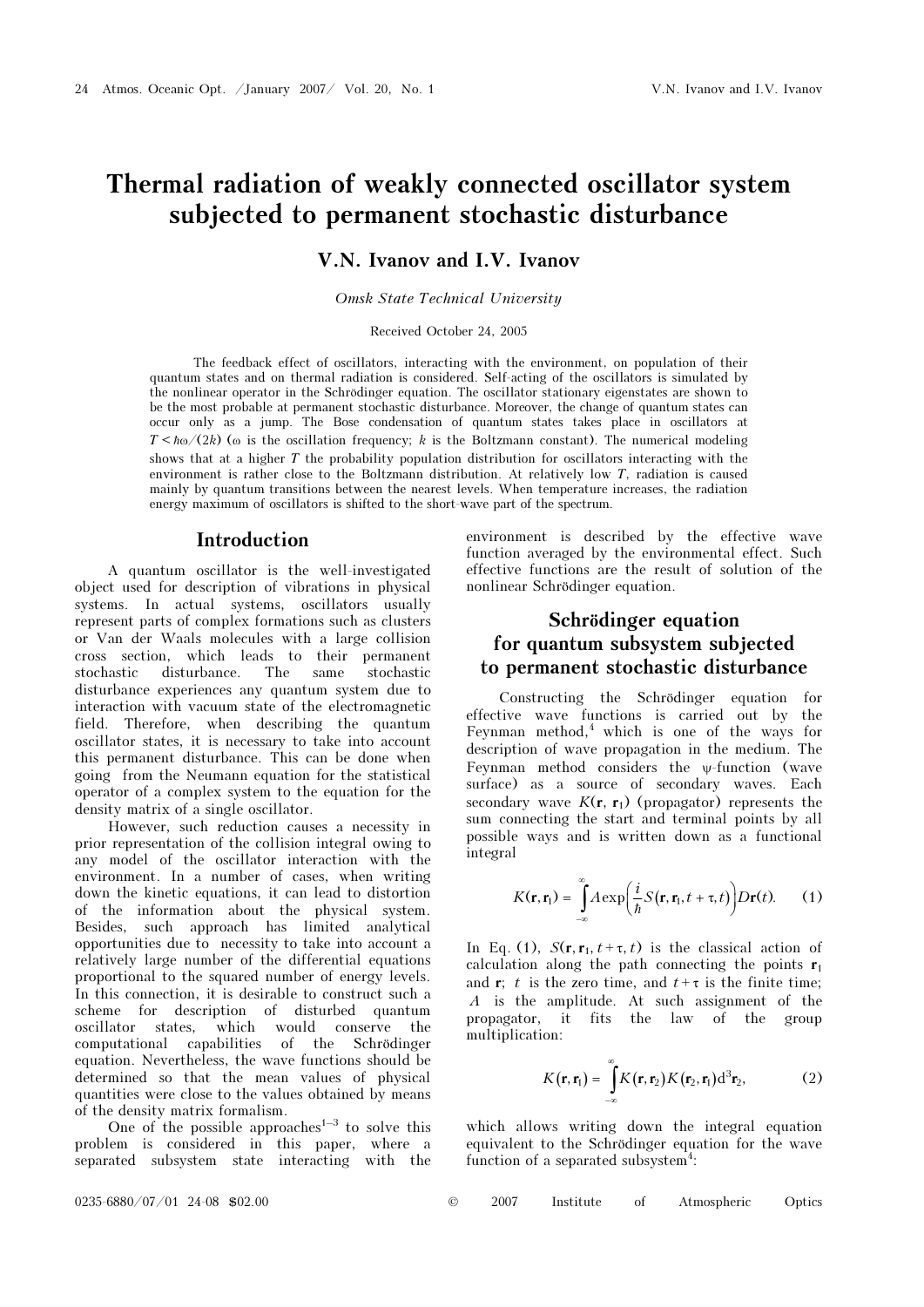In the Feynman method, each possible trajectory is a random polygonal line, whose realization is caused by quantum fluctuations. The functional integral from Eq. (3) allows one to include the permanent stochastic disturbance of the separated subsystem into reasons affecting the form of the path. Actually, if to consider every alternative path starting at  $r_1$  and finishing at r as a result of Brownian motion, the disturbing factors can be accounted for by the function

accounted for by the function

\n
$$
W\left(\mathbf{r}, \mathbf{r}_1, \mathbf{U}, \frac{\tau}{2}\right) = C \exp\left(-\frac{(\mathbf{r} - \mathbf{r}_1)^2}{2\rho \beta^{-2} \tau} + \frac{((\mathbf{r} - \mathbf{r}_1) \cdot \mathbf{U}_0)}{2\rho \beta^{-2}} - \frac{\mathbf{U}_0^2 \tau}{8\rho \beta^{-2}}\right) \times \exp\left(-\frac{\mathbf{U}^2}{2\rho \beta^{-1}} + \frac{\left[\mathbf{U} \cdot \left(\mathbf{r} - \mathbf{r}_1 - \mathbf{U}_0 \frac{\tau}{2}\right)\right]}{\rho \beta^{-1} \tau}\right),\tag{4}
$$

being the solution of the Fokker–Planck equation.<sup>5</sup> This function finds a joint probability distribution for the time  $\tau/2$  with one or another velocity at the given point of the space (it is assumed that this time is much less than typical times of change of the timeregular quantum subsystem disturbance). In Eq. (4), C is the normalizing constant;  $p = \beta kT^*/m$ , where m is the mass of the particle participating in Brownian motion;  $k$  is the Boltzmann constant,  $T^*$  is the effective temperature of the environment. If collisions with the environment is the main factor determining the form of trajectories, hence,  $T^*$  corresponds to the standard temperature. The parameter  $\beta$  is the viscosity of the environment. Henceforth, assume that β changes only adiabatically. Physically, the vector  $U_0$  is the ordered motion velocity of the Brownian particle in the environment: in case of normal diffusion,  $U_0 \frac{\tau}{2}$  corresponds to the central moment of the Gaussian distribution function.

The distribution (4) allows determining up to a factor the contribution to the final  $\psi$ -function of paths starting at the moment t at the point  $r_1$  and finishing at  $t + \tau$  at the point **r**:

$$
K(\mathbf{r}, \mathbf{r}_1) = A \int_{-\infty}^{\infty} \exp\left[\frac{i}{\hbar} L\left(\mathbf{r}_1 + \mathbf{U}\frac{\tau}{2}, \mathbf{U}, t + \frac{\tau}{2}\right) \tau\right] \times \times W\left(\mathbf{r}, \mathbf{r}_1, \mathbf{U}, \frac{\tau}{2}\right) d^3 \mathbf{U}.
$$
 (5)

In Eq. (5), according to the standard algorithm,<sup>4</sup> the action was changed by the product of the average Lagrangian  $L(\mathbf{r}, \mathbf{U}, t)$  at the time

interval  $\tau$  by the time interval. Representation of the propagator in the form of Eq. (5) and averaging  $A \exp\left[\frac{i}{\hbar}L\left(\mathbf{r}_1 + \mathbf{U}\frac{\tau}{2}, \mathbf{U}, t + \frac{\tau}{2}\right)\tau\right]$  over all possible velocity values are, as a matter of fact, equivalent to

the functional integration in Eq. (3). Moreover, if the integration over velocity does not disturb the group properties of Eq.  $(2)$ , then Eq.  $(3)$ automatically is transformed into the integral equation for the effective wave functions averaged by the environmental effect of the separated subsystem:

$$
\psi(\mathbf{r}, t + \tau) = \int_{-\infty}^{\infty} K(\mathbf{r}, \mathbf{r}_1) \psi(\mathbf{r}_1, t) d^3 \mathbf{r}_1.
$$
 (6)

The particular form of the propagator in Eq. (6) is determined by the Lagrangian form. In the considered case, the Lagrangian has two peculiarities. First, an apparent form of the stochastic term cannot be pointed out since it disappears in the finite expression for the action. Actually, if  $\tau$  is much higher than the duration of the stochastic disturbance fluctuations, then the following equation is valid for the action -<br>-<br>-<br>-

$$
S(\mathbf{r}, \mathbf{r}_1) = \int_t^{t+\tau} L(\mathbf{r}, \mathbf{U}, t_1) dt_1 = \int_t^{t+\tau} (\tilde{T} - V(t_1) - \tilde{V}(t_1)) dt_1 =
$$
  

$$
= \int_t^{t+\tau} (\tilde{T} - V(t_1)) dt_1,
$$
  
where  $\tilde{T}$  is the kinetic energy and  $V(t) + \tilde{V}(t)$  is the

potential energy of the subsystem;  $V(t)$  includes all where  $\tilde{T}$  is the kinetic energy and  $V(t) + \tilde{V}(t)$  is the potential energy of the subsystem;  $V(t)$  includes all the time-regular terms;  $\tilde{V}(t)$  is the stochastic disturbance. Second, except for the standard terms, the Lagrangian should include the expression providing the normalization conservation of the effective wave function in time. Taking into account that the Lagrangian is determined up to a total derivative of any function of coordinate and time, $6$ assume that, in a general case, this term can be the functional of  $\Phi(\psi)$ .

Then

$$
L\left(\mathbf{r}_{1} + \mathbf{U}_{\frac{\tau}{2}}, \mathbf{U}, t + \frac{\tau}{2}\right) = \frac{m\mathbf{U}^{2}}{2} - q\varphi\left(\mathbf{r}_{1} + \frac{\mathbf{U}\tau}{2}, t + \frac{\tau}{2}\right) + \frac{q}{c}\left[\mathbf{U} \cdot \mathbf{A}\left(\mathbf{r}_{1} + \frac{\mathbf{U}\tau}{2}, t + \frac{\tau}{2}\right)\right] - \Phi(\psi),
$$
 (7)

where  $m$  and  $q$  are the mass and the charge characterizing the subsystem;  $c$  is the light velocity,  $\varphi(\mathbf{r}, t)$  and  $\mathbf{A}(\mathbf{r}, t)$  are the scalar and vector potentials of the electromagnetic field.

Substitution of Eq. (7) into Eq. (5) leads to the following expression for the propagator: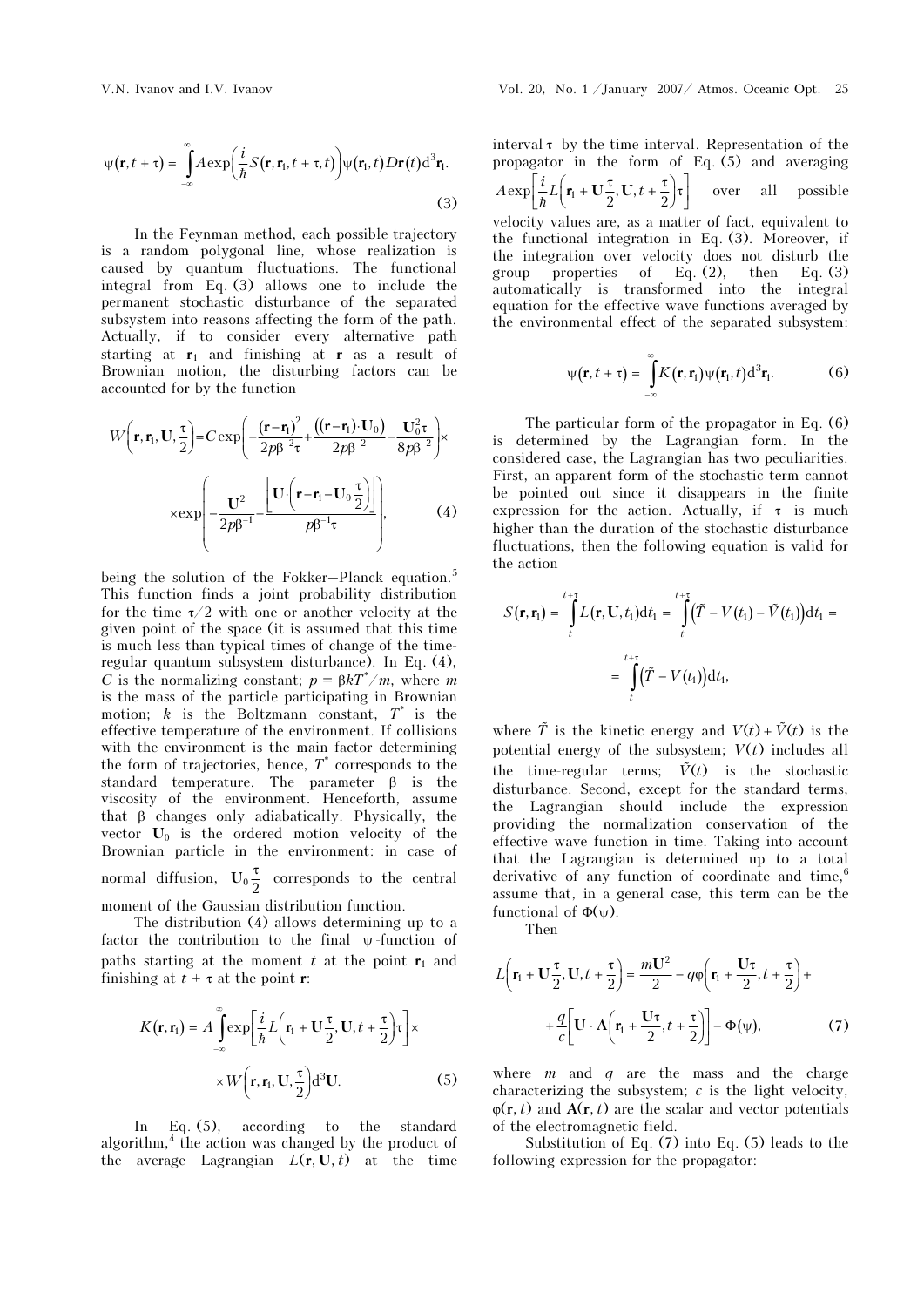$$
K(\mathbf{r}, \mathbf{r}_1) = B_1 \exp\left\{i\frac{m(\mathbf{r} - \mathbf{r}_1)^2}{2\hbar\tau}(1 + i\alpha) + \right.
$$
  
+ $i\frac{q}{\hbar c}\left[ (\mathbf{r} + \mathbf{r}_1) \cdot \left( \mathbf{A}\left(\frac{\mathbf{r} + \mathbf{r}_1}{2}, t + \frac{\tau}{2}\right) - \frac{mc}{2q}(1 + i\alpha) \mathbf{U}_0 \right) \right] -$   
- $i\frac{q}{\hbar} \left[ \varphi\left(\frac{\mathbf{r} + \mathbf{r}_1}{2}, t + \frac{\tau}{2}\right) + \frac{1}{2c} \left( \mathbf{U}_0 \cdot \mathbf{A}\left(\frac{\mathbf{r} + \mathbf{r}_1}{2}, t + \frac{\tau}{2}\right) \right) -$   
- $\frac{m}{8}(1 + i\alpha) \mathbf{U}_0^2 \right] \tau - \chi \frac{m}{\hbar^2} (\mathbf{r} - \mathbf{r}_1)^2 - i\frac{\tau}{\hbar} \Phi(\psi) \Big\},$  (8)

where  $B_1$  is the constant;  $\alpha = \hbar \beta / (kT^*)$ ,  $\chi = kT^* / 2$ .

 The propagator (8) satisfies the condition (2) and, therefore, can be used for determination of the effective wave functions.

The transition from the integral equation (6) to the Schrödinger equation is carried out owing to the Feynman standard algorithm. The right part of Eq. (6) [propagator is determined by the formula (8)] is interpreted as an integro-differential operator acting on  $\psi(\mathbf{r}, t+\tau)$ . It is assumed that this operator is unity accurate to  $O(\tau^2)$ . It is possible only at its action on functions satisfying the differential Schrödinger equation.<sup>4</sup> In this case, the operator shows itself as unit when acting on functions satisfying the equation:

$$
i\hbar \frac{\partial \psi}{\partial t} = \frac{1}{1 + i\alpha} \left[ \frac{1}{2m} \left( \hat{\mathbf{P}} - \frac{q}{c} \mathbf{A} - (1 - i\alpha) \frac{m \tilde{\mathbf{U}}_0}{2} \right)^2 + \chi \right] \psi +
$$

$$
+ q \left( \varphi - \frac{\left( \mathbf{A} \cdot \tilde{\mathbf{U}}_0 \right)}{2c} - (1 + i\alpha) \frac{m \tilde{\mathbf{U}}_0^2}{8q} \right) \psi + \Phi(\psi) \psi, \qquad (9)
$$

where  $\hat{\mathbf{P}}$  is the momentum operator.<br>
The Schrödinger equation writte<br>
effective wave functions, in a g<br>
nonlinear due to the functional  $\Phi(\psi)$ <br>  $\tilde{U}_0 = -U_0$  in Eq. (9) determines The Schrödinger equation written down for the effective wave functions, in a general case, is nonlinear due to the functional  $\Phi(\psi)$ . The quantity  $\tilde{U}_0 = -U_0$  in Eq. (9) determines the movement velocity of the environment relative to the separated quantum subsystem, in the considered case this velocity is zero. By formation,  $\psi$ -functions satisfying<br>the obtained Schrödinger equation correspond to the<br>subsystem states averaged by the environmental<br>effect. It is shown in Ref. 7 that, at  $\Phi(\psi) = 0$  and<br> $\tilde{U}_0 =$ the obtained Schrödinger equation correspond to the subsystem states averaged by the environmental effect. It is shown in Ref. 7 that, at  $\Phi(\psi) = 0$  and  $\tilde{U}_0 = 0$ , the same in form Neumann equation follows from Eq. (9) for the statistical operator  $\hat{\rho} = |\psi\rangle\langle\psi|$ , as for the subsystem density matrix separated by the Lacks method<sup>8</sup> at a density matrix reduction of a complex system, in which the second subsystem behaves like a Markovian thermostat.

The standard unitary transformation<sup>9</sup> leads the Eq. (9) to the form valid in the dipole approximation:

$$
i\hbar \frac{\partial \psi}{\partial t} = \frac{1}{1 + i\alpha} \left( \frac{1}{2m} \hat{\mathbf{P}}^2 + \chi \right) \psi + q\varphi\psi + \Phi(\psi)\psi - (\mathbf{E} \cdot \mathbf{d})\psi, \quad (10)
$$

where **E** is the intensity of the external electric field; d is the dipole moment of the quantum subsystem.

 In order to write down an apparent form of the functional  $\Phi(\psi)$ , we separate an effective operator of the subsystem disturbance by the environment in Eq. (10) (the term in the Hamiltonian disappearing at  $\alpha \rightarrow 0$ :

$$
\hat{V} = -\frac{i\alpha}{1+\alpha^2} \left(\frac{1}{2m}\hat{\mathbf{P}}^2 + \chi\right) + \Phi(\psi). \tag{11}
$$

Since oscillators are stable formations, their wave functions should conserve the normalization in time. Therefore, the operator (11) should be Hermitian.<sup>10</sup> Then matrix elements of the functional  $Φ(ψ)$  satisfy the equality

$$
\langle \psi | \Phi(\psi) | \psi \rangle - \langle \psi | \Phi^*(\psi) | \psi \rangle = \frac{2i\alpha}{1 + \alpha^2} \langle \psi | \left( \frac{1}{2m} \hat{\mathbf{P}}^2 + \chi \right) | \psi \rangle. \quad (12)
$$

The real part of matrix elements  $\langle \psi | \Phi(\psi) | \psi \rangle$  is the energy of the subsystem interaction with the environment. Within the limits of the considered model, it is stipulated by the stochastic disturbance and at thermodynamic equilibrium of the subsystem, its value should be close to zero.

The relation (12) is always fulfilled, if the functional Φ(ψ) has the form

$$
\Phi(\psi) = \frac{i\alpha}{1 + \alpha^2} \langle \psi | \frac{1}{2m} \hat{\mathbf{P}}^2 + \chi | \psi \rangle.
$$
 (13)

Note that at such form of the functional, a part of solutions  $\psi(\mathbf{r}, t)$  of Eq. (10) at  $\Phi(\psi) \neq 0$  can be  $\Phi(\psi) = \frac{\omega}{1+\alpha^2} \langle \psi | \frac{1}{2m} \mathbf{P}^2 + \chi | \psi \rangle$ .<br>Note that at such form of the functions  $\psi(\mathbf{r}, t)$  of Eq. (10) at  $\Phi(\psi)$ .<br>expressed through the wave functions  $\tilde{\psi}$ the wave functions  $\tilde{\psi}(\mathbf{r}, t)$ , being the solution for the same equation<sup>2</sup> at  $\Phi(\psi) = 0$ : of Eq. (10) at Φ(<br>the wave functions<br>same equation<sup>2</sup> at Φ<br> $\frac{\tilde{\psi}}{\tilde{\psi}|\tilde{\psi}\rangle} = \sum_{n} C_n(t) \psi_n(\mathbf{r})$  $\frac{1}{1}$ 

$$
\Psi = \frac{\tilde{\Psi}}{\sqrt{\langle \tilde{\Psi} | \tilde{\Psi} \rangle}} = \sum_{n} C_{n}(t) \Psi_{n}(\mathbf{r}). \tag{14}
$$

In Eq. (14),  $C_n(t)$  are the regular time functions, and  $\psi_n(\mathbf{r})$  are the eigenfunctions of the stationary Schrödinger equation:

$$
E_n \Psi_n = \frac{1}{1 + i\alpha} \left( \frac{1}{2m} \hat{\mathbf{P}}^2 + \chi \right) \Psi_n + q \Phi \Psi_n =
$$
  
= 
$$
\frac{1}{1 + i\alpha} (\hat{T} + \chi) \Psi_n + U \Psi_n,
$$
 (15)

where  $E_n$  is the separation constant.

Nonlinearity of Eq. (10) is the natural consequence of reduction of the problem on complex system (separated subsystem and the environment); it is referred to the problem on state of the subsystem only. The functional (13) can be interpreted as a term accounting for the feedback, i.e., self-action of the separated subsystem through the environment. Substitution of the functional (13) into Eq. (9) leads in the Schrödinger equation to the Hamiltonian coinciding in structure with that of the written down in the stationary case when studying the molecules interacting with the environment $11$ :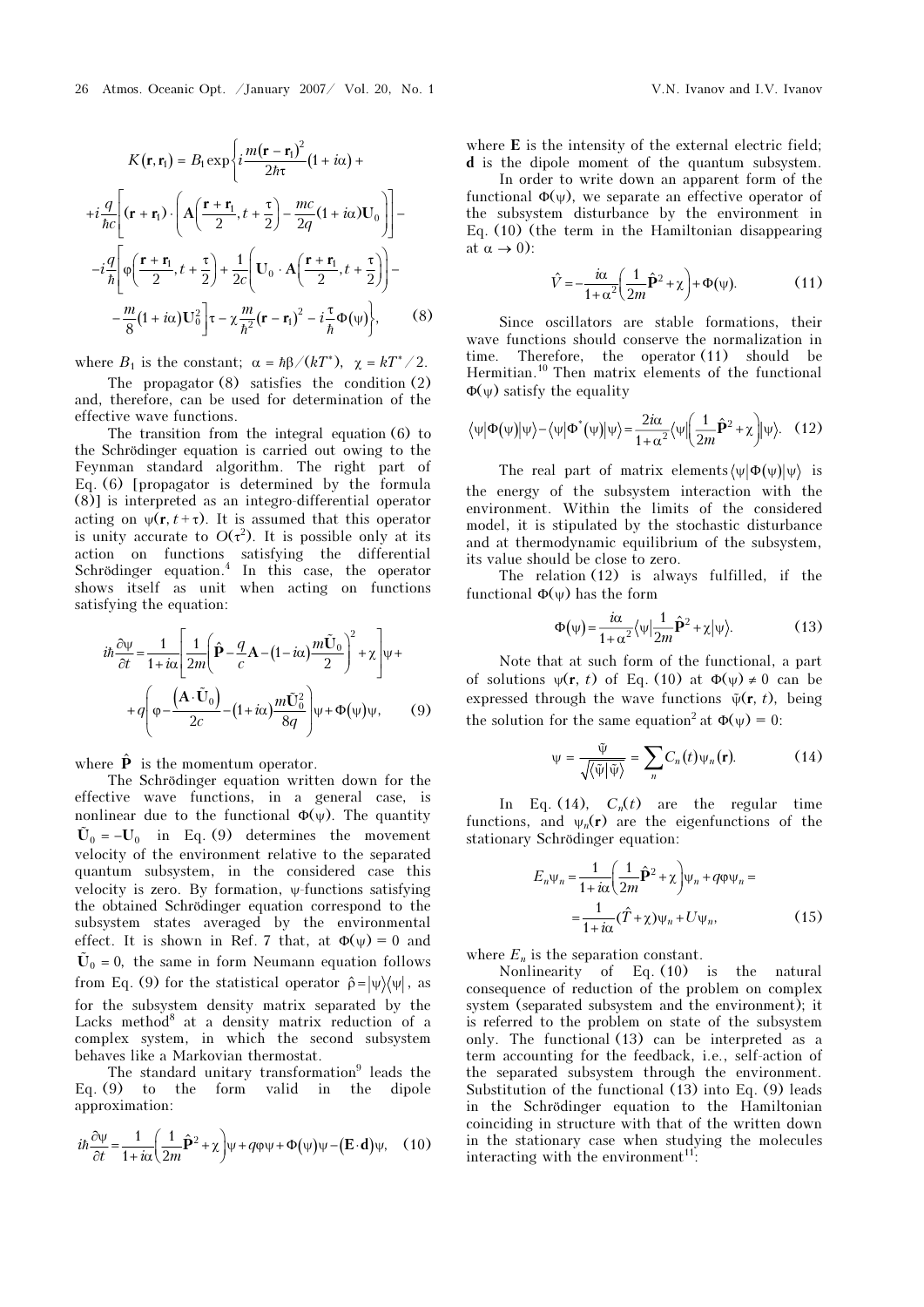$$
\hat{H} = \hat{H}_0 + \lambda_1 \hat{A} \langle \psi | \hat{B} | \psi \rangle,
$$

where  $\hat{H}_0$  is the Hamiltonian of an isolated molecule;  $\hat{A}$  and  $\hat{B}$  are the operators, whose choice of the apparent form depends on the accepted model of the molecule interaction with the environment;  $\lambda_1$ is the parameter characterizing the interaction intensity.

Due to the nonlinearity of Eq. (10), among its solutions are such, whose coefficients  $C_n(t)$  in superposition are the irregular time functions $^{3,8}$ :

$$
\psi(\mathbf{r},t) = \sum_{n} C_n(t) \psi_n(\mathbf{r}).
$$
 (16)

In particular, this fact can take place due to the time-irregular disturbance at  $\alpha$  fluctuations. These "additional" solutions determine the population of quantum levels.

In order to make Eq. (16) the solution of nonlinear equation (10) at  $E(r, t) = 0$ , it is sufficient for  $C_n(t)$  to satisfy the differential equations:

$$
i\hbar \frac{\partial C_n}{\partial t} = E_n C_n + \frac{i\alpha}{1 + \alpha^2} C_n \sum_{m,k} C_m^* C_k \tilde{T}_{mk},
$$
 (17)  

$$
\tilde{T}_{mk} = \langle \psi_m | \hat{T} + \chi | \psi_k \rangle = T_{mk} + \chi \langle \psi_m | \psi_k \rangle.
$$

where

$$
\tilde{T}_{mk} = \langle \psi_m | \hat{T} + \chi | \psi_k \rangle = T_{mk} + \chi \langle \psi_m | \psi_k \rangle.
$$

As follows from Eq. (17), for filling numbers  $P_n(t) = |C_n(t)|^2$ :

$$
\frac{\partial P_n}{\partial t} = \frac{2\alpha}{\hbar (1 + \alpha^2)} P_n \left( -\tilde{T}_{nn} + P_n \sum_{m,k} \sqrt{P_m P_k} \left| \tilde{T}_{mk} \right| \cos(\theta_{mk}) \right). \tag{18}
$$
  
In Eq. (18), the cosine argument is the phase of  
the complex number  $C_m^*(t) C_k(t) \tilde{T}_{mk}$ . If to consider

In Eq. (18), the cosine argument is the phase of the equilibrium state of the separated quantum subsystem  $\left(\frac{\partial P_n}{\partial t} = 0\right)$ ,  $\left(\frac{\partial P_n}{\partial t} = 0\right)$ , then a set of equations derived from Eq. (18) has the solution provided that only one of the numbers  $P_n (n = 1, 2, 3, ...)$  is non-zero, i.e., the values of the filling numbers can be only 0 and 1. Therewith, the condition  $\sum P_n(t) = 1$  $\sum_{n} P_n(t) = 1$  holds

automatically. This means that the most probable states of the stationary quantum subsystem are those described by the Hamiltonian eigenfunctions of Eq. (15). However, the populations of different quantum levels can vary with time.

When analyzing the variation dynamics of the populated level due to the feedback, it is necessary to follow simultaneously the behavior of all quantum levels including the unpopulated ones. For "pure" states  $\psi = C_n(t)\psi_n(\mathbf{r})$ , Eq. (17) coincides in form with the well-studied equation<sup>12</sup> describing the oneparameter vector field family in the plane:

$$
\frac{\mathrm{d}z}{\mathrm{d}t} = z(i\varphi + \varepsilon + kzz^*),\tag{19}
$$

where

$$
\varepsilon = -\frac{\alpha}{(1+\alpha^2)\hbar}(T_{nn} + \chi) < 0. \tag{20}
$$

It is known that at  $\varepsilon < 0$ , point  $z = 0$  is a position of the stable equilibrium. It means that if  $\alpha$  essentially differs from zero, the unpopulated states of the separated subsystem are stable. Therefore, this subsystem state in the absence of  $E(t)$  can change spontaneously only if ε tends to zero. Moreover, some works<sup>12,13</sup> show that since Eq. (19) has a peculiarity in the form of a fold, when ε approaches zero from the negative side at small but non-zero value of  $|\varepsilon| = \delta$ , the available disturbances can reject the system out of the vicinity of the equilibrium position. Thus, the system will jump either to another distant equilibrium position, or to any limit cycle or to another more complicated attracting set. The possibility of such "catastrophe"<sup>13</sup> is of great importance. It shows that when changing the environmental density at values of  $\alpha$  below a certain critical value, at which the Schrödinger equation (10) still remains nonlinear, a jump-like change in population of quantum levels is possible.

## State of oscillators subjected to permanent stochastic disturbance

Dynamics of population in the quantum oscillator levels is determined by a set of parameters in Eq. (15).

It was shown<sup>3</sup> that in the one-dimensional case the oscillator wave functions satisfying Eq. (15) are expressed through the Hermitian polynomials of a complex variable:

$$
\psi_n(\xi) = A_n(-1)^n \exp\left(\sqrt{1+i\alpha} \frac{\xi^2}{2}\right) \frac{d^n}{d\xi^n} \exp\left(-\sqrt{1+i\alpha} \xi^2\right)
$$

 $(A_n$  is the normalizing constant, and  $\xi = x\sqrt{m\omega/\hbar}$ ; x is the usual coordinate), and separation constants are the complex quantities:

$$
E_n = \frac{1}{\sqrt{1 + i\alpha}} \left( n + \frac{1}{2} \right) \hbar \omega + \frac{\chi}{1 + i\alpha} \tag{21}
$$

(ω is the natural vibration frequency of the oscillator,  $n = 0, 1, 2, 3, ...$ ).

As follows from Eq. (21), for diagonal matrix elements of the kinetic energy, the following equation is valid accurate to  $O(\alpha^2)$ 

$$
T_{nn} = \frac{1}{2}\left(n + \frac{1}{2}\right)\hbar\omega.
$$

According to Eq. (20), when no time-regular disturbance exists, a change in equilibrium position for the unpopulated oscillator quantum level is possible only at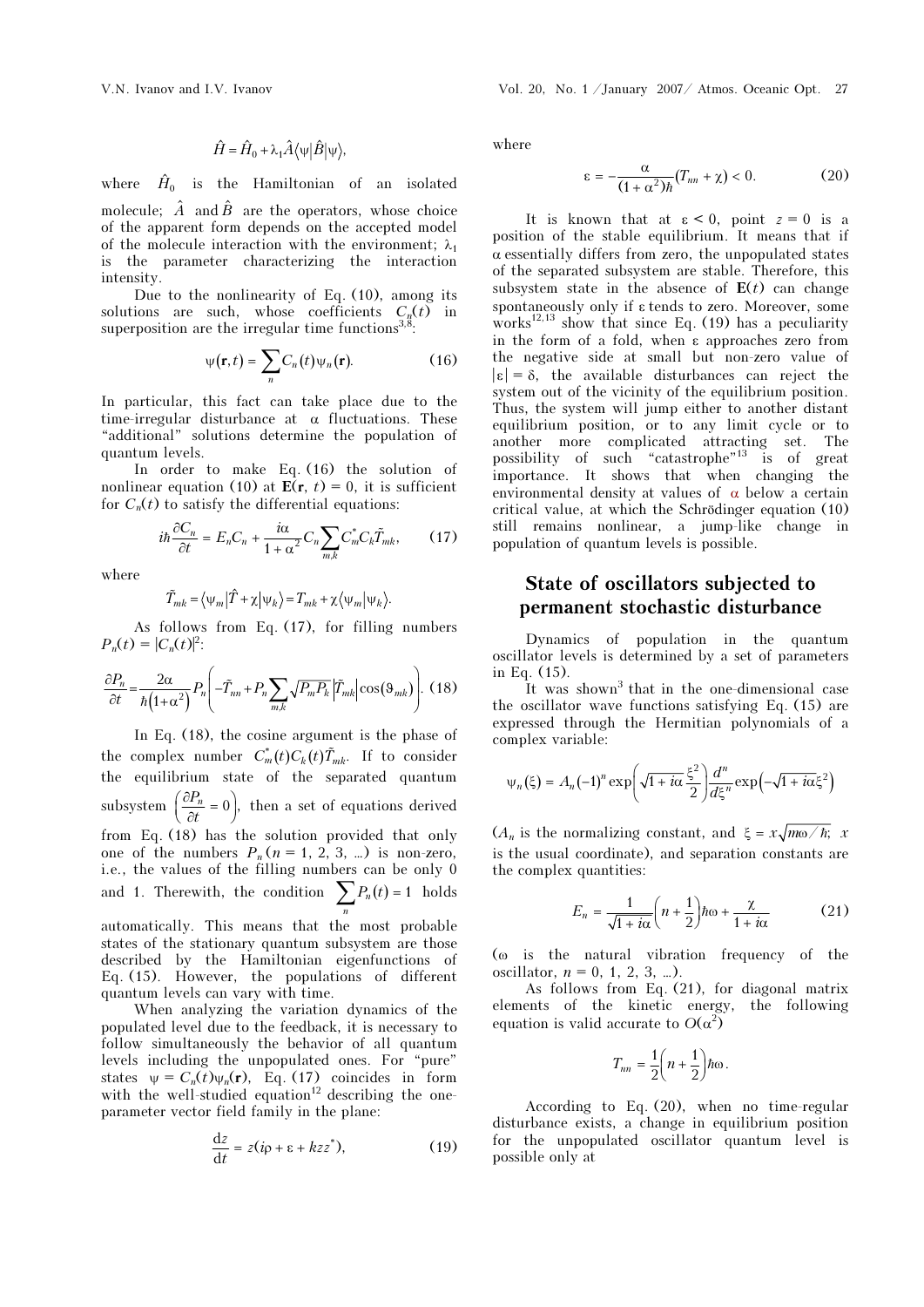28 Atmos. Oceanic Opt. /January 2007/ Vol. 20, No. 1 V.N. Ivanov and I.V. Ivanov and I.V. Ivanov

$$
\alpha \le \alpha_n = 2\hbar \delta / \left[ \left( n + \frac{1}{2} \right) \hbar \omega + 2\chi \right].
$$
 (22)

Therefore, the probability of changing this equilibrium state is proportional to probability for  $\alpha$ to fall in the interval between zero and  $\alpha_n$  due to the environmental density fluctuations of the oscillator. Since it is assumed that the system is subjected to the permanent stochastic disturbance, and  $\alpha_n$  is small, it is possible to write down approximately

$$
F(\alpha_n) = \int_{0}^{\alpha_n} f(\alpha) d\alpha \approx C_1 \alpha_n + O(\alpha^2), \quad (23)
$$

ignoring the exact form of the probability density  $f(\alpha)$ , assuming only  $f(0) = 0$ , where  $C_1$  is the constant.

However, the change in population of the oscillator quantum levels at  $\alpha \leq \alpha_n$  can take place not always. To consider the influence of prerequisites for being out of the equilibrium position on population of energy levels, let us separate two its eigenstates  $\psi_n(\mathbf{r}, t)$  and  $\psi_m(\mathbf{r}, t)$ , the transition between which is possible. Assume for definiteness sake that originally  $P_{n0} = 1$ ;  $P_{m0} = 0$ . In the two-level approximation, Eq. (18) is a set of equations:

$$
\frac{\partial P_n}{\partial t} = \frac{2\alpha}{\hbar(1+\alpha^2)} P_n \left( -\tilde{T}_{nn} + P_n \tilde{T}_{nn} + P_m \tilde{T}_{mm} + \right.
$$
  
+2\sqrt{P\_n P\_m} |\tilde{T}\_{nm}| \cos(\theta\_{nm}) \right) = F(P\_n, P\_m),  

$$
\frac{\partial P_m}{\partial t} = \frac{2\alpha}{\hbar(1+\alpha^2)} P_m \left( -\tilde{T}_{mm} + P_n \tilde{T}_{nn} + P_m \tilde{T}_{mm} + \right.
$$
  
+2\sqrt{P\_n P\_m} |\tilde{T}\_{nm}| \cos(\theta\_{nm}) \right) = \Phi(P\_n, P\_m).

According to general properties of nonlinear systems on a plane,<sup>14</sup> the stability of the stationary point depends on the right part of the system of equations (24). In particular, the necessary condition for the absence of other equilibrium points nearby is the difference from zero of the Jacobian calculated at  $P_{n0} = 1$ ,  $P_{m0} = 0$ :

$$
\Delta = \begin{vmatrix} F'_{P_n}(P_n, P_m) & F'_{P_m}(P_n, P_m) \\ \Phi'_{P_n}(P_n, P_m) & \Phi'_{P_m}(P_n, P_m) \end{vmatrix}.
$$

The second parameter determining the properties of nonlinear system of equations is the superposition calculated under the same conditions

$$
\sigma = F'_{P_n}(P_n, P_m) + \Phi'_{P_m}(P_n, P_m).
$$

Note that in case that the oscillator is subjected to the permanent stochastic disturbance accurate to small quantities of higher orders, the following holds for these parameters

$$
\Delta = (\alpha \omega)^2 \bigg( n + \frac{1}{2} + \frac{\chi}{\hbar \omega} \bigg) (n - m);
$$

$$
\sigma = \alpha \omega \bigg(2n - m + \frac{1}{2} + \frac{2\chi}{\hbar \omega}\bigg).
$$

The attractive sets in the case under consideration can be the closed curves in addition to equilibrium points. However, they appear only under some conditions. In particular, if originally  $n > m$ , there are no prerequisites for appearance of the closed curves. If the oscillator will be in the superposition state due to the disturbance, then, according to Eqs. (14) and (21), the wave function with time will tend to the wave function of low state conserving the time normalization. It means that in the case of the "catastrophe," the oscillator will simply jump to the lower state. It is naturally to interpret such a jump as a quantum jump.

In case, when the lower energy level is populated, the situation is different. The oscillator output from the equilibrium position at  $\Delta < 0$ proceeds along the trajectory in the form of a loop, whose stability depends on a sign of  $\sigma$  (Ref. 14). When  $\sigma$  is positive, the loop is unstable, and in this case, the quantum jump can takes place. If  $\sigma \leq 0$ , then, even if the loop passes through another equilibrium point  $(P_n = 0, P_m = 1)$ , the oscillator will return in the initial position. Hence, the oscillator can pass only into the upper levels, whose quantum numbers satisfy the condition

$$
m\leq 2n+1/2+2\chi/(\hbar\omega).
$$

This relation points out that when the effective temperature is below the limit

$$
T^* < \hbar \omega / (2k) \tag{25}
$$

the Bose-condensation of the oscillator states should be observed.<sup>3</sup>

The distribution of population of different quantum states can be found by numerical modeling. In this case, it is sufficient to determine the ensemble-averaged population probability for each energy level caused by quantum transitions.

According to Eqs. (22) and (23), for the probability of the oscillator transition from the populated *n*-level to the vacant *m*-level to accuracy of factor  $1/Z_n$ , the following equation is valid

$$
Q(n,m) = \frac{1}{Z_n} \frac{\eta(n,m)}{\left(1 + \frac{\left(m + \frac{1}{2}\right)\hbar\omega}{kT^*}\right)},
$$
(26)

where

$$
\eta(n,m) = \begin{cases} 1 & \left( m \le 2n + \frac{1}{2} + \frac{kT^*}{\hbar \omega} \right), \\ 0 & \left( m > 2n + \frac{1}{2} + \frac{kT^*}{\hbar \omega} \right). \end{cases} \tag{27}
$$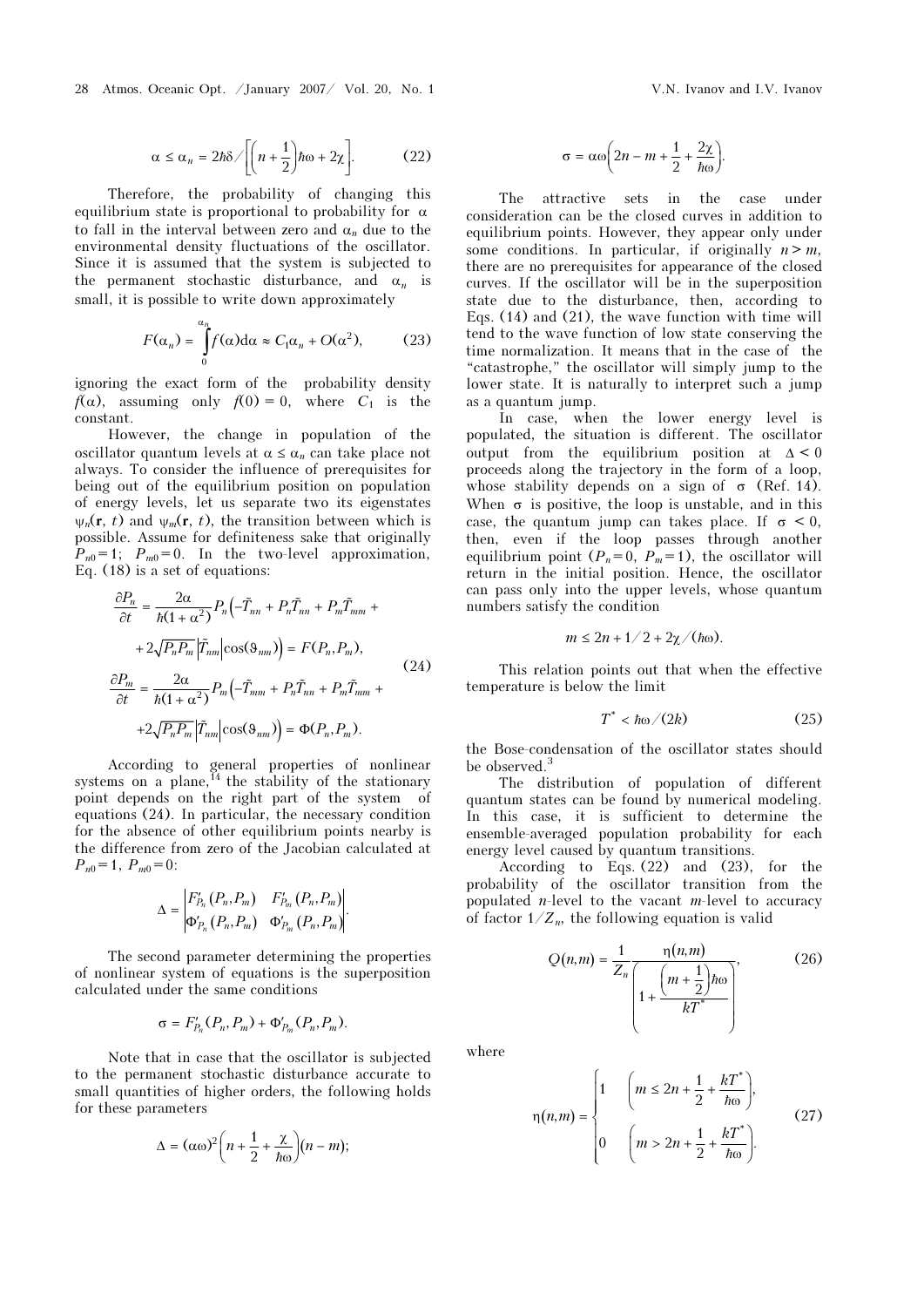Since the oscillator transition from one level to another is not a determined process, Eqs. (26) and (27) are also valid in case, when the oscillator finally returns to the initial state if there are prerequisites for the state change. Therefore,  $Z_n$  is the statistical sum:

$$
Z_n = \sum_{m=0}^{\infty} \frac{\eta(m, n)kT^*}{kT^* + \left(m + \frac{1}{2}\right)\hbar\omega}.
$$

One of the possible calculation algorithms for the population probability is the following. First, the arbitrary distribution of population probability  $P_m$  is given for the oscillator levels  $m_{\text{max}}$  ( $m_{\text{max}}$  is the quantity of discrete quantum states taken into max m

account) (naturally,  $\overline{0}$ 1 m m  $\sum_{m=0}^{m_{\text{max}}} P_m = 1$ ). Then, accidentally,

some level number  $n$  is chosen under the assumption that the transition is possible from it, and the change in  $P_m$  ( $m = 0, 1, ..., m_{\text{max}}$ ) is calculated.

In case of a large number of oscillators in some ensemble, the prerequisites for the oscillator output from the equilibrium position do not depend on the number of the "filled" state; and they are formed not for all ensemble oscillators in the nth energy level. Therefore, accounting for the Bayes theorem,  $15$  the probability change  $\Delta P_m$  of the mth quantum population level is calculated by the formula

$$
\Delta P_m = \begin{cases} \n \nu P_n Q_{nm} \, (m \neq n) \\ \n \nu P_n (Q_{nn} - 1) \, (m = n), \end{cases}
$$

where ν is the uniformly distributed random number within [0, 1].

The found values of  $\Delta P_m$  are added to  $P_m$ , which results in a new distribution, for which the same procedure is repeated. Summing up the obtained values of  $P_m$  for each level, after a rather large number of iterations, the mean value of  $\langle P_m \rangle$  is calculated for the population probability of each energy level:

$$
\langle P_m \rangle = \frac{\sum_{i=1}^{It} (P_m)_i}{It}, \quad m = 0, 1, 2, \dots, m_{\text{max}},
$$

It is the number of iterations;  $(P_m)$  is the current value of population probability for the mth level.

The distribution obtained as a result of these calculations is the sought one, averaged over the oscillator ensemble by the probability distribution of the quantum level population of the oscillator interacting with the environment.

#### Results of mathematical experiment

Figures 1–3 present the results of numerical modeling by means of the above-described algorithm

for different values of  $y = \hbar \omega / (kT)$ . The found probability distribution of the energy level population is shown by the circles; a solid line with small squares denotes the Boltzmann distribution is presented for comparison. All distributions are resulted from averaging of  $10<sup>7</sup>$  ensembles calculated at  $m_{\text{max}} = 200$ .

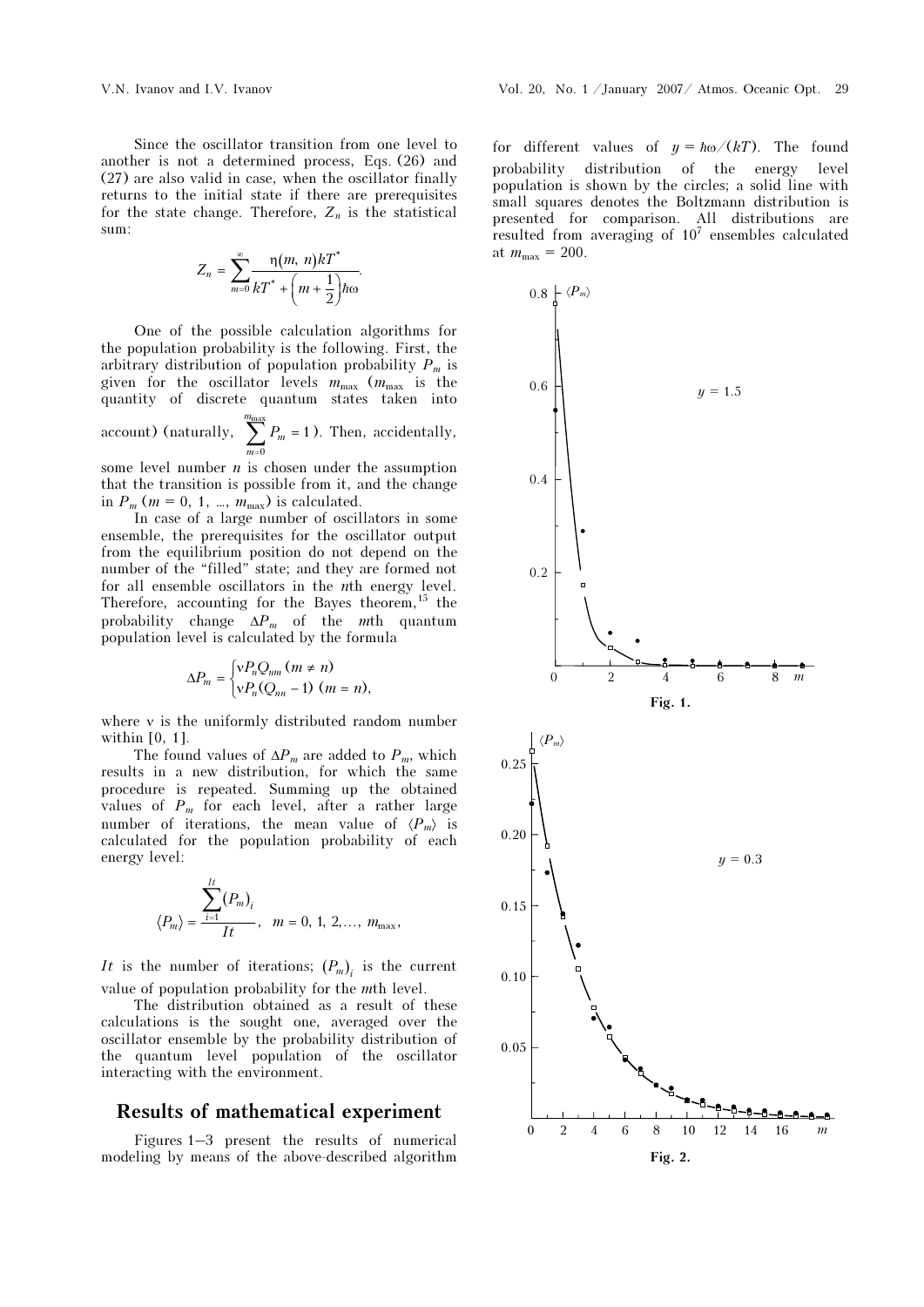As it follows from Figs. 1–3, the permanent stochastic disturbance and interaction of oscillators with the environment leads to much higher population probabilities for the oscillators of lower levels than for upper ones. Moreover, the found probability distributions are close enough to the Boltzmann distribution. Note that numerical modeling at  $y > 2$  has shown, as it was expected, the Bose-condensation of the oscillator states.



Transitions from upper quantum levels to low ones depend on the electromagnetic energy radiation. Therefore, the above mechanism of energy levels population allows one at the set value of  $y$  to determine the spectral distribution  $I(\Delta n)$  for spontaneous radiation of the weakly connected oscillators  $(\Delta n)$  is the difference between level numbers). In this case it is sufficient to estimate the contribution into the radiation energy of each possible transition from the upper energy level to low one. Figures 4–6 present the corresponding dependences calculated at the same parameters as in Figs. 1–3.

As it follows from the presented dependences, at relatively high values of  $y$ , the main energy is emitted at transitions between close levels. However, as the temperature grows, the radiation maximum is shifted closer to the short-wave region. In addition, based on the numerical experiment data for the wavelength of the radiation maximum, one can write down the approximated empirical relation:  $λ = β/T$ , where  $\beta = 1.7 \cdot 10^{-2}$  m ⋅ K.